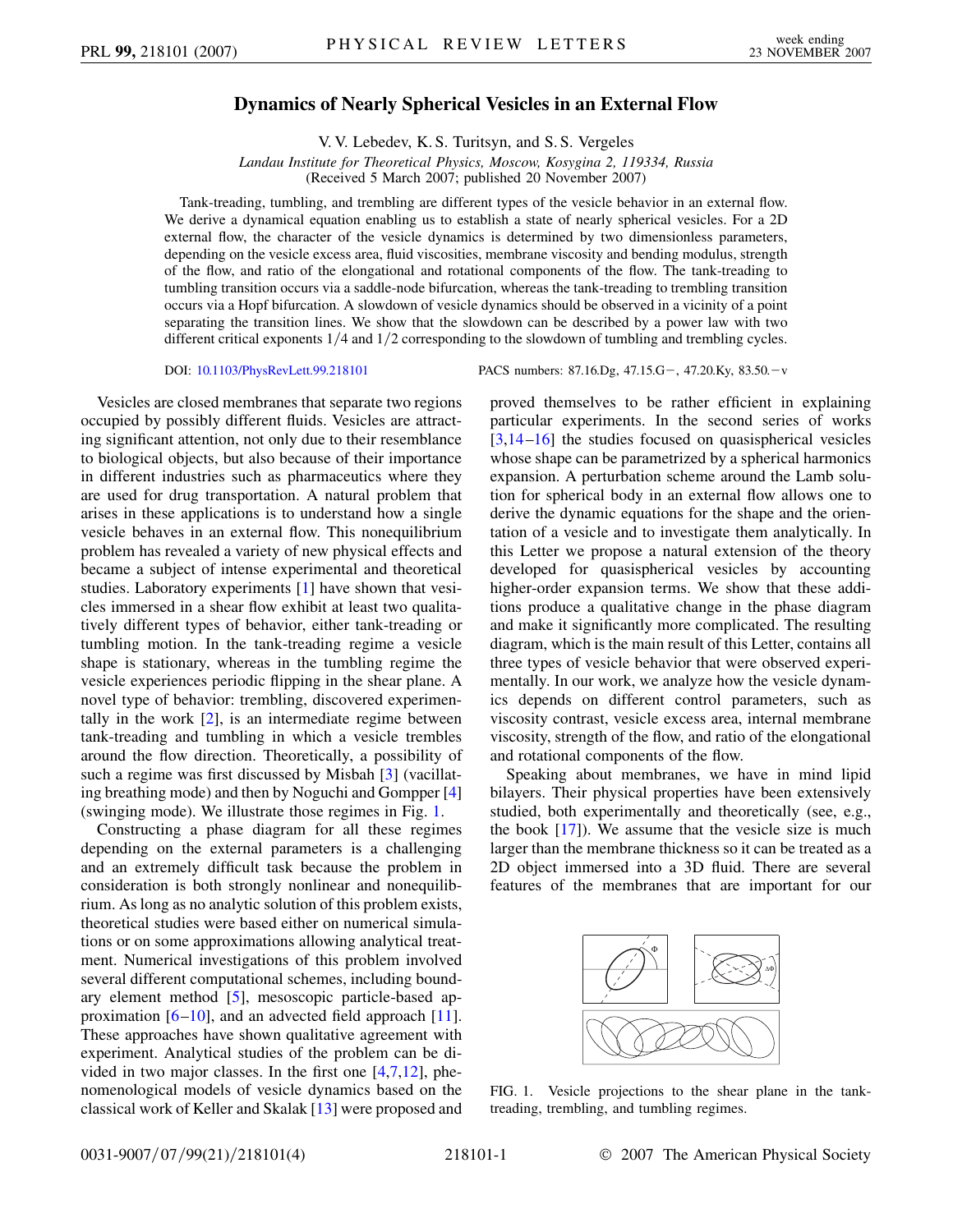analysis. First, we assume that the membrane is in a fluid state (is a 2D liquid), which is typical of lipid bilayers under normal conditions. Second, we assume that the vesicle has an excess area, which enables one to treat the membrane as incompressible. Third, we assume that the membrane is impermeable to the surrounding liquids, and the condition is usually well satisfied in experiment. Finally, we take into account the membrane internal viscosity, which could play an essential role, say, in the vicinity of the lipid-bilayer melting point [[18](#page-3-14)] (see also Refs. [\[7,](#page-3-8)[10\]](#page-3-6)). The two properties, the membrane incompressibility and impermeability, imply that both the vesicle volume  $\mathcal V$  and the membrane area  $\mathcal A$  are conserved. The excess area can be characterized by a dimensionless factor  $\Delta$ , which is defined as  $\mathcal{A} = (4\pi + \Delta)r_0^2$ , where  $r_0$  is a vesicle "radius" determined by its volume:  $V = 4\pi r_0^3/3$ . The excess area is non-negative,  $\Delta \ge 0$ , and the minimal value  $\Delta = 0$  corresponds to an ideal sphere.

<span id="page-1-0"></span>The membrane free energy can be written as the following integral over the membrane position [\[19\]](#page-3-15)

$$
\mathcal{F} = \int dA \bigg( \sigma + \frac{\kappa}{2} H^2 \bigg), \tag{1}
$$

where  $\sigma$  is the membrane surface tension, *H* is its mean curvature, and  $\kappa$  is Helfrich modulus. The last term in Eq. ([1](#page-1-0)) describes energy related to membrane bending distortions. Note that the surface tension,  $\sigma$ , is a quantity adjusting to other membrane parameters (similar to the pressure in an incompressible fluid) to ensure the membrane incompressibility.

The membrane moves together with the surrounding fluid. That is, the velocity field  $\boldsymbol{v}$  is continuous on the membrane and  $\boldsymbol{v}$  determines the membrane velocity as well as the fluid velocity. We divide the flow near the vesicle into two parts: an external flow that would be present in the fluid in the absence of the vesicle, and an induced flow that is excited as a result of the vesicle reaction to the external flow. We assume that the characteristic scale of the external flow is much larger than the vesicle size. Then the external flow velocity *V* near the vesicle can be approximated by a linear profile. Generally, the external flow has both strain (elongational) and rotational contributions:  $\partial_i V_k = s_{ik} + \epsilon_{ikj} \omega_j$ , where  $\hat{s}$  is the (symmetric) strain matrix and  $\omega$  is the angular velocity vector. The strain can be characterized by its strength *s*, defined as  $s^2 = \text{tr} \hat{s}^2/2$ . Note that for a shear flow  $s = \omega =$  $\dot{\gamma}/2$ , where  $\dot{\gamma}$  is the shear rate.

We examine nearly spherical vesicles. That is, the excess area parameter  $\Delta$  is regarded to be small. Then it is natural to describe the vesicle shape (membrane position) as  $r =$  $r_0[1 + u(\theta, \varphi)]$  where *r*,  $\theta$ ,  $\varphi$  are spherical coordinates in the reference system with origin chosen at the vesicle center. The quantity  $u$  is a dimensionless displacement characterizing deviations of the membrane shape from the spherical one. For small  $\Delta$  the displacement *u* can be the spherical one. For small  $\Delta$  the displacement *u* can be estimated as  $u \sim \sqrt{\Delta}$ . Therefore  $u \ll 1$  and one can formulate a perturbation expansion in this parameter.

We assume that both the interior fluid and the exterior one are Newtonian and that the Reynolds number is vanishingly small, so the fluids can be described in terms of the Stokes equation. Furthermore, we assume that an adiabaticity condition max $\{s, \kappa/(\eta r_0^3)\} \ll \eta/(\rho r_0^2)$  is satisfied where  $\eta$  is the viscosity and  $\rho$  is the mass density of the exterior fluid. The same condition is assumed for the interior fluid. Then the flow inside and outside the vesicle can be treated as instantaneously adjusted to the vesicle motions and it is possible to establish a closed dynamical equation for the membrane displacement *u*. For this purpose, one should find the velocity field *v* inside and outside the vesicle at a given displacement  $u(\theta, \varphi)$  and then equate  $\partial_t u$  to the membrane normal velocity. To find the velocity field, one should solve the Stokes equation with boundary conditions dictated by the membrane incompressibility and by the momentum balance that includes membrane forces determined by the energy  $(1)$  $(1)$   $[14,20,21]$  $[14,20,21]$  $[14,20,21]$  $[14,20,21]$  $[14,20,21]$  $[14,20,21]$  $[14,20,21]$  and membrane viscosity. To realize the program for a nearly spherical vesicle, one can use a generalization of the Lamb scheme applicable to a spherical body, see Ref. [[22](#page-3-18)]. As a result, one finds the dynamical equation for *u* as a series in *u*.

<span id="page-1-1"></span>In the main approximation in *u* one obtains

$$
\hat{a}(\partial_t - \omega \partial_\varphi)u = 10s_{ij}\frac{r_ir_j}{r^2} - \frac{1}{\eta r_0^3} \frac{\delta \mathcal{F}^{(3)}}{\delta u},\tag{2}
$$

where  $\hat{a}$  is some dimensionless operator, reflecting all viscous mechanisms, the *Z* axis of our reference frame is chosen to be directed opposite to the angular velocity  $\boldsymbol{\omega}$ , and  $\mathcal{F}^{(3)}$  is an expansion up to third order in *u* of the free energy [\(1](#page-1-0)). For an external shear flow  $s_{ij}r_ir_j/r^2 =$  $(\gamma/2)\sin^2\theta \sin(2\varphi)$ , where the *X* axis is directed along the velocity. The two differences between Eq. ([2](#page-1-1)) and the analogous equations obtained by Misbah [[3\]](#page-3-2) and Vlahovska and Gracia [\[16\]](#page-3-12) are the inclusion of the membrane viscosity and third-order expansion term of the Helfrich energy. An importance of the third-order terms is discussed also by Noguchi and Gompper [[4\]](#page-3-3).

We take into account only the main contribution to *u* determined by second order angular harmonics. That is, the vesicle shape is an ellipsoid. It is justified by the smallness of  $\Delta$  and by the fact that the nonuniform term in the righthand side of Eq. ([2\)](#page-1-1) is a linear combination of second order angular harmonics. The operator  $\hat{a}$  in this case is reduced to a constant,

$$
a = \frac{16}{3} \left( 1 + \frac{23}{32} \frac{\tilde{\eta}}{\eta} + \frac{\zeta}{2 \eta r_0} \right),
$$
 (3)

where  $\tilde{\eta}$  is the viscosity of the interior fluid and  $\zeta$  is the membrane viscosity. After passing to the variable  $u/\sqrt{\Delta}$ the Eq. ([2](#page-1-1)) acquires a self-similar form containing the the Eq. (2) acquires a self-similar form containing the parameters  $\sqrt{\Delta}a\omega/s$ ,  $s\eta r_0^3/(\kappa\Delta)$ , and some dimensionless parameters characterizing ratios of the eigenvalues of the matrix  $\hat{s}$  and mutual orientation of the vorticity vector  $\boldsymbol{\omega}$ and the main axes of the matrix *s*^.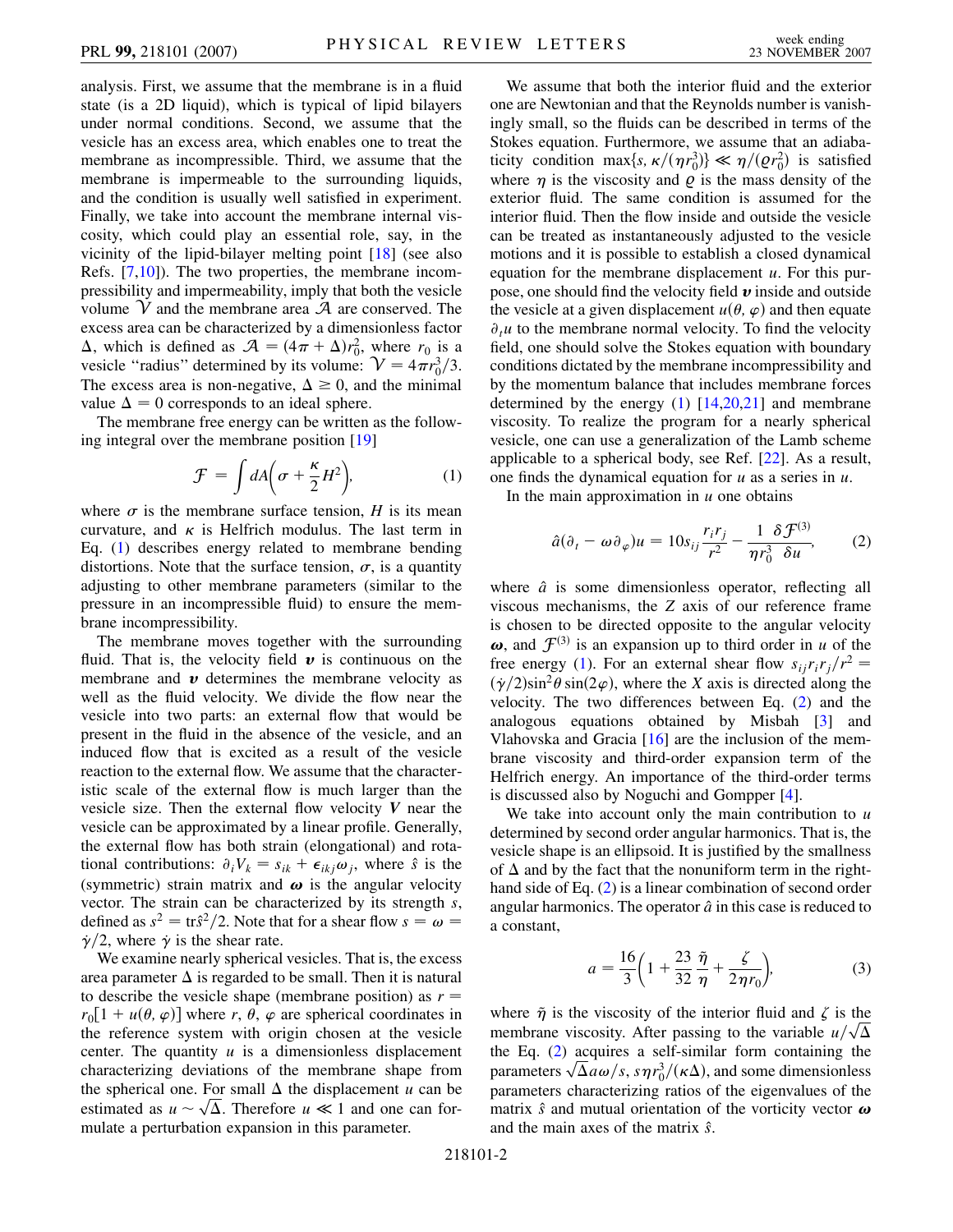Below, we consider 2D external flows where the external velocity *V* lies in the *X*-*Y* plane and is independent of *z*. In velocity  $V$  lies in the  $X$ - $Y$  plane and is independent of  $z$ . In this case the equation for  $u/\sqrt{\Delta}$  includes two dimensionless parameters that can be chosen as

<span id="page-2-3"></span>
$$
S = \frac{14\pi}{3\sqrt{3}} \frac{s\eta r_0^3}{\kappa \Delta}, \qquad \Lambda = \frac{\sqrt{3}}{4\sqrt{10\pi}} \frac{\sqrt{\Delta}a\omega}{s}.
$$
 (4)

The parameter *S* characterizes relative strength of the external flow (of its strain), whereas the parameter  $\Lambda$ determines an effectiveness of the rotational part of the external flow. In the case of weak strains,  $S \ll 1$ , the vesicle conserves its equilibrium shape, and in the case of strong strains,  $S \gg 1$ , the vesicle shape is determined by the external flow.

For the 2D external flow, one can further reduce the description of the vesicle shape to be characterized by two parameters,  $\Theta$  and  $\Phi$ , specifying the displacement *u* as

$$
u = \frac{\sqrt{5\Delta}}{4\sqrt{2\pi}} \left[ \frac{\sin\Theta}{\sqrt{3}} (1 - 3\cos^2\theta) + \cos\Theta \sin^2\theta \cos(2\varphi - 2\Phi) \right].
$$

The parameter  $\Phi$  determines the vesicle inclination angle, whereas the parameter  $\Theta$  determines the vesicle shape (ratios of the ellipsoid main semiaxes). We choose the reference system where the diagonal elements of the stain matrix  $\hat{s}$  are zero. Then Eq. ([2\)](#page-1-1) is reduced to a couple of equations

<span id="page-2-1"></span>
$$
\tau \partial_t \Phi = \frac{S}{2} \left[ \frac{\cos(2\Phi)}{\cos \Theta} - \Lambda \right],\tag{5}
$$

$$
\tau \partial_t \Theta = -S \sin \Theta \sin(2\Phi) + \cos(3\Theta), \tag{6}
$$

<span id="page-2-0"></span>where

$$
\tau = \frac{7\sqrt{\pi}}{12\sqrt{10}} \frac{a\eta r_0^3}{\kappa\sqrt{\Delta}}.\tag{7}
$$

The tank-treading vesicle motion corresponds to stable stationary points of Eqs.  $(5)$  $(5)$  and  $(6)$  $(6)$  $(6)$ . Equating to zero the right-hand sides of the equations, one finds relations determining a stationary point at given parameters  $S$  and  $\Lambda$ . To investigate the stability of the point one should linearize Eqs. [\(5\)](#page-2-0) and [\(6](#page-2-1)) near the point to obtain  $\tau \partial_t (\delta \Theta, \delta \Phi) =$  $\hat{B}(\delta\Theta, \delta\Phi)$ . The point is stable, if both eigenvalues of the matrix  $\hat{B}$  have negative real parts. Thus the stability conditions are tr $B < 0$  and  $\det B > 0$ . A region in the *S*- $\Lambda$  plane where stable points exist is indicated in Fig. [2](#page-2-2) as gray.

The stable points exist is indicated in Fig. 2 as gray.<br>The stable point is characterized by  $\Phi > 0$  if  $\Lambda < 2/\sqrt{3}$ , The stable point is characterized by  $\Phi > 0$  if  $\Lambda < 2/\sqrt{3}$ ,<br>and  $\Phi < 0$  otherwise. At  $\Lambda = 2/\sqrt{3}$ ,  $\Phi = 0$ ,  $\Theta = \pi/6$ . The dash-dotted line in Fig. [2](#page-2-2) is determined by the condition  $(trB)^2 = 4 detB$ , and it separates regions where oscillatory and damping regimes of approaching the stable point occur. The boundary of the stability domain can be determined either by the condition  $det B = 0$  or  $tr B = 0$ . The corresponding lines are drawn in Fig. [2](#page-2-2) merging at the The corresponding lines are drawn in Fig. 2 merging at the point  $S = \sqrt{3}$ ,  $\Lambda = 2/\sqrt{3}$ . At crossing the lines a saddlenode bifurcation occurs in the first case (corresponding to

<span id="page-2-2"></span>

FIG. 2. Phase diagram of the vesicle states on the  $S-\Lambda$  plane.

 $S < \sqrt{3}$ ), whereas a Hopf bifurcation occurs in the second  $s \leq \sqrt{3}$ , whereas a Hopp bifurcation occurs in the second<br>case (corresponding to  $S > \sqrt{3}$ ). A limit cycle is realized in the system for points above the transition lines. Following the work [\[2\]](#page-3-1) we distinguish tumbling and trembling regimes. In our terms, trembling corresponds to a limit cycle where  $\Phi$  varies in a restricted interval (around zero), whereas tumbling means an increase of  $\Phi$  by  $2\pi$  during the cycle. The dashed line in Fig. [2](#page-2-2) separates the two regimes, and trembling is realized below the line. An arrangement of vesicle states predicted by our theory corre-sponds to the one observed in experiment [[2\]](#page-3-1). Qualitatively, our picture is also similar to the one observed in recent numerical simulations by Noguchi and Gompper [[4\]](#page-3-3).

Linearity of the Stokes equation implies that an expression for  $\partial_t u$  has two contributions, proportional to the bending modulus  $\kappa$  and to the velocity gradient  $\partial_i V_k$ . In Eq. [\(2](#page-1-1)) we kept leading terms of both types. There are corrections to the leading gradient term that can be estimated as  $su$ . They exceed the  $\kappa$ -proportional term in strong mated as *su*. They exceed the *k*-proportional term in strong<br>flows, for  $S > 1/\sqrt{\Delta}$ . However, an account of these corrections does not change our results. This is due to a specific symmetry of the system: the equation for *u* in the case of  $\kappa = 0$  is invariant under the transformation  $t \rightarrow$  $-t$  and  $\partial_i V_k \rightarrow -\partial_i V_k$ . In terms of the variables  $\Phi$  and  $\Theta$ the transformation reads  $t \to -t$ ,  $\Phi \to -\Phi$ ,  $\Theta \to \Theta$ . Next, the system of Eqs.  $(5)$  $(5)$  and  $(6)$  $(6)$  $(6)$  where the last term in the second equation is omitted (it corresponds to the limit  $\kappa \rightarrow 0$  considered in Refs. [\[3](#page-3-2)[,16](#page-3-12)]) has an integral of motion  $\sin\Theta/[\Lambda - \cos\Theta \cos(2\Phi)]$ . It enables one to analyze in detail the system dynamics. For  $\Lambda < 1$  the phase portrait of the system is composed of two symmetric nodes, one stable and another unstable. For  $\Lambda > 1$  it consists of a system of cycles, each symmetric under the  $\Phi \rightarrow -\Phi$ transformation. The  $\partial_i V_k$ -proportional corrections disturb slightly the system of cycles but do not change the situation qualitatively. Indeed, due to the symmetry  $\Phi \rightarrow -\Phi$  each disturbed cycle remains a closed curve. Contrarily, the  $\kappa$ -proportional term breaks the symmetry and leads to destruction of the cycles, except for the only one cycle (or stationary point) that remains stable and becomes an attractor of the system. Thus, only this term is of crucial importance. Following this way, one can reproduce our phase diagram depicted in Fig. [2](#page-2-2) with the transition curves slightly shifted by the  $\partial_i V_k$ -proportional corrections.